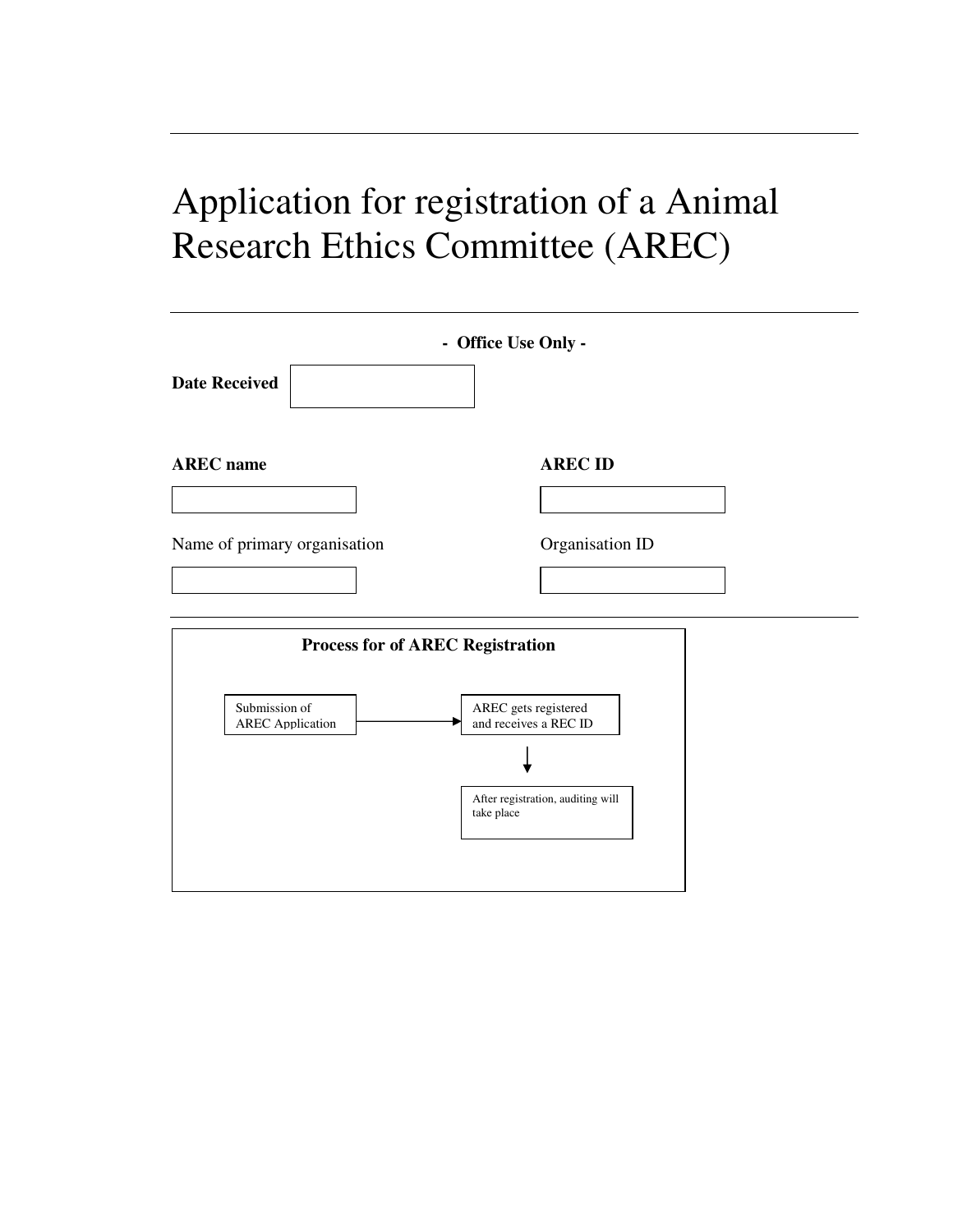## **Important Information**

## **Applying for registration**

An organisation or independent AREC may apply for registration of a an Animal Health Research Ethics Committee (AREC) with the National Health Research Ethics Council. To be eligible for registration the organisation and AREC must demonstrate compliance with Section 73 of the National Health Act, Act No 61 of 2003.

This application must be signed by the head of the organisation or independent AREC (e.g. CEO or Vice-Chancellor, Chairperson of AREC). If the AREC serves more than one organisation, the head of each of these organisations must also sign the form.

The applicant will be advised of the outcome. To prevent unnecessary delays in the process, please ensure that the information provided is complete and accurate. You may be contacted if additional information is needed.

#### **Instructions**

- o Please type or print clearly
- o All questions MUST be answered
- o If an answer space provided is not sufficient, please attach additional pages.
- o Please retain a photocopy of your completed application.

Information provided in this application must be, to the best of your knowledge, true and accurate.

#### **Please forward the signed, original completed form to:**

**National Health Research Ethics Council C/O Directorate: Health Research Secretariat for NHREC Private Bag X 828 PRETORIA 0001** 

**Tel: 012 395-8119/012 395 8125 Fax: 012 395 9249 e-mail: nhrec@health.gov.za**

## **Use of Information**

Information relating to the AREC and the organisation will be used to determine whether the AREC meets the requirements for registration and to promote best practice with regard to ethical conduct of health related research and teaching involving animals.

Information collected during registration will be used for the following purposes:

- o Send information relevant to research and ethics to the organisation and AREC;
- o Monitor and review AREC compliance with the National Health Act, Act No 61 of 2003
- o Generate lists of AREC/organisation contact details (excluding personal information)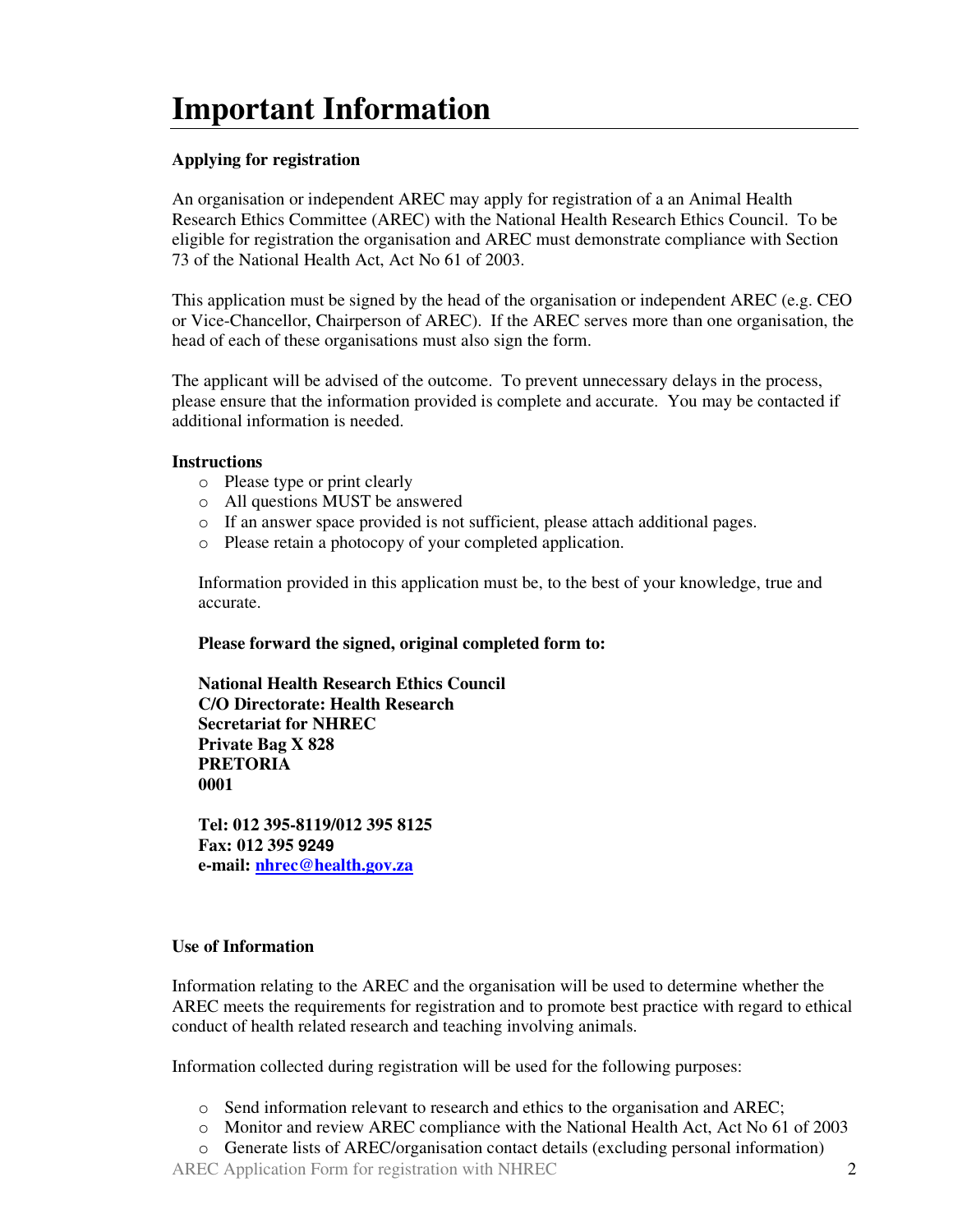- o Maintain a record of correspondence, enquiries and complaints;
- o Assists in the development of initiatives to support ARECs and research organisations;
- o Consult with ARECs/organisations on policy with regard to the ethical use of animals in health related research and teaching.

**Privacy disclosure of information** 

Information collected by the NHAREC about the ARECs and organisations is subjects to the government policy on confidentiality of information.

**Additional information on the NHREC can be retrieved from http://www.doh.gov.za/nhrec/ http://www.nhrec.gov.za**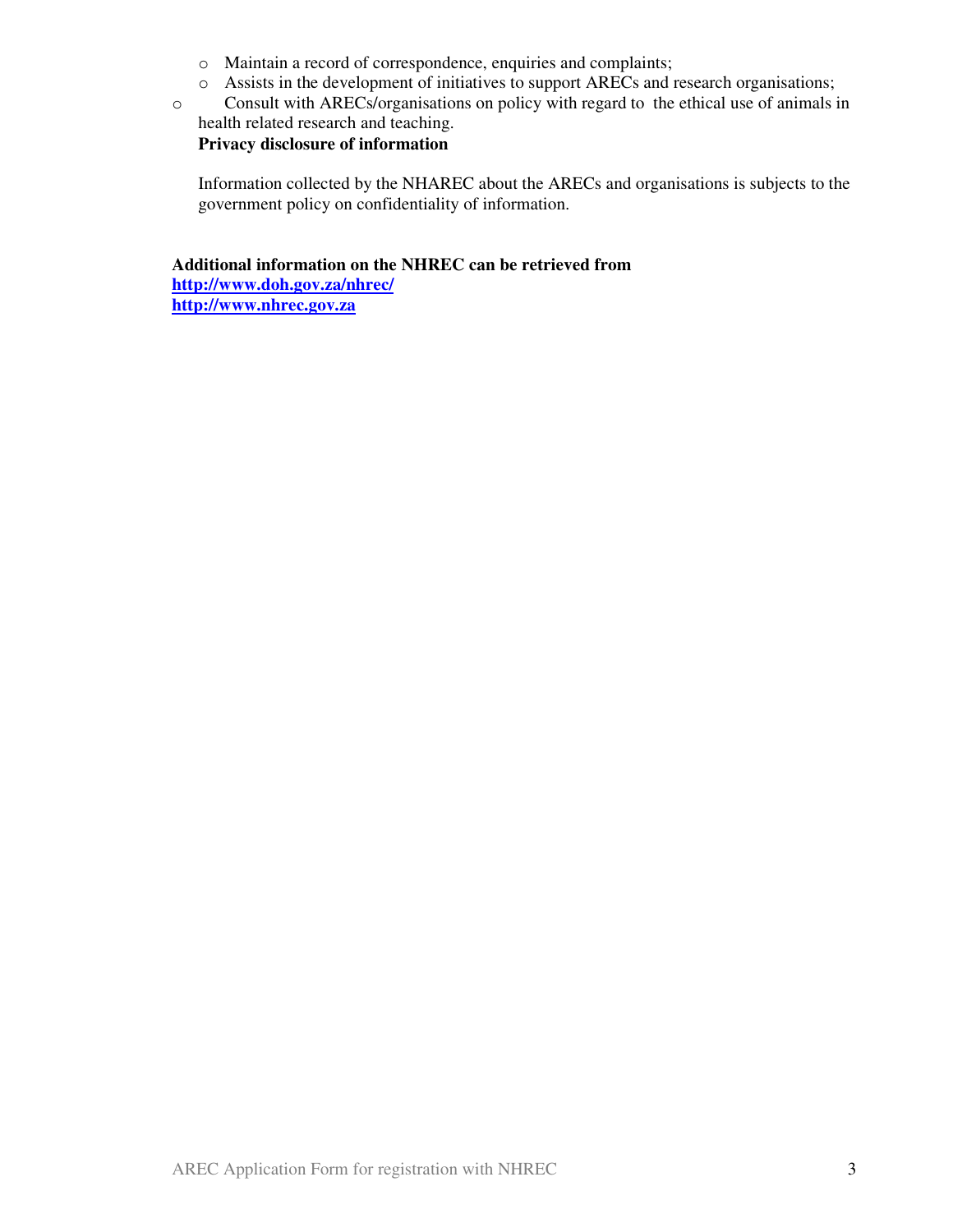## **Section 1 Organisation and Animal Research Ethics Committee (AREC) Details**

## **AREC details**

**1. Name of the Organisation** 

## **2. Name of AREC**

## **3. AREC Mailing Address (both physical and postal)**

| All AREC related correspondence would be sent to this address       |
|---------------------------------------------------------------------|
| Please provide address exactly as it should appear on mailing label |
|                                                                     |
|                                                                     |
|                                                                     |
|                                                                     |
|                                                                     |
|                                                                     |
|                                                                     |
| E-mail to be used for AREC contact/correspondence                   |
|                                                                     |
|                                                                     |
| Specific Website for AREC information (if applicable)               |
|                                                                     |
|                                                                     |

## **4. AREC Contact Officer**

| Name     | <b>Title</b>             | Name | <b>Surname</b> |
|----------|--------------------------|------|----------------|
| Position |                          |      |                |
| Phone (  | $\overline{\phantom{a}}$ |      |                |
| Fax (    | $\overline{\phantom{a}}$ |      |                |
| E-mail   |                          |      |                |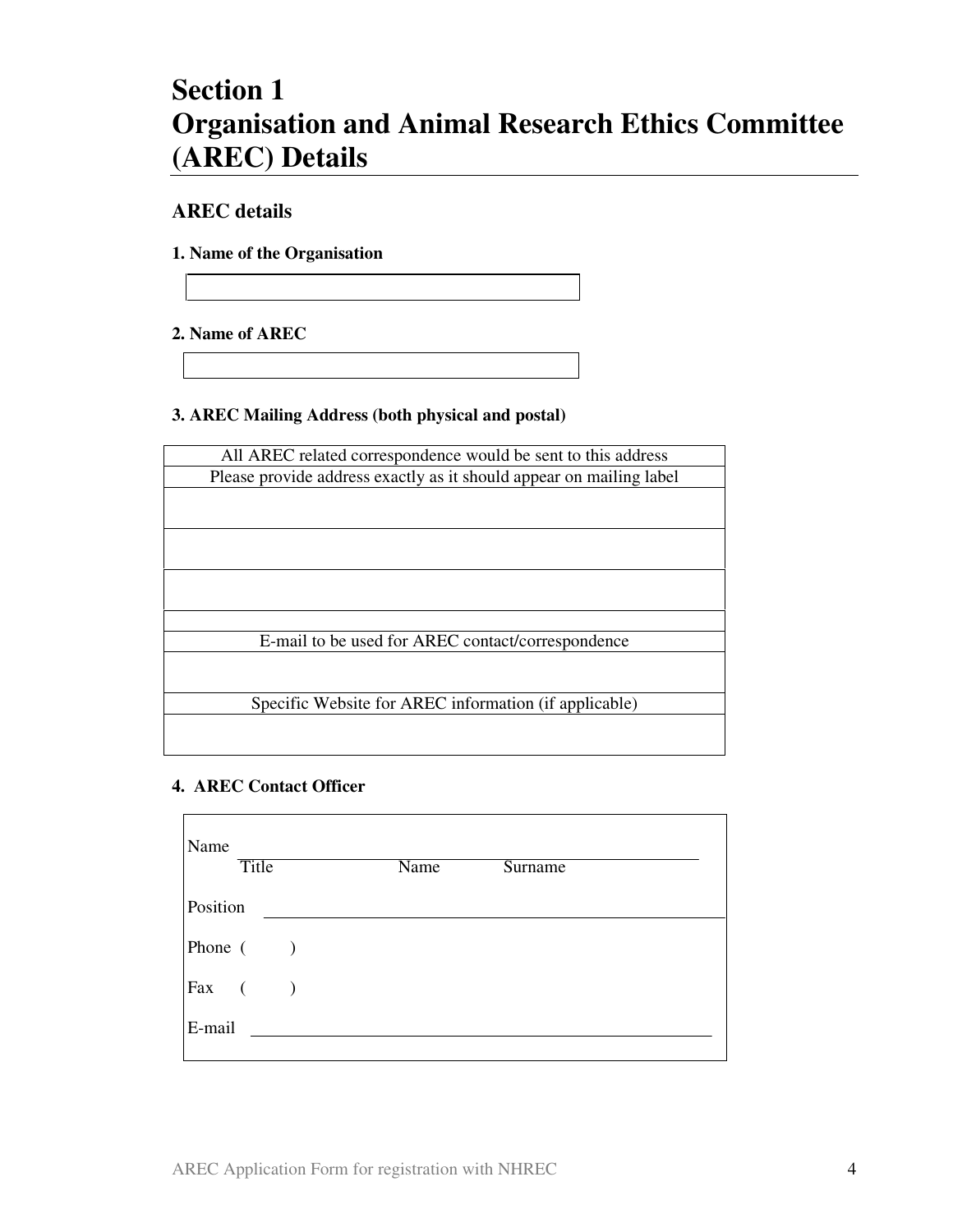### **5. AREC Chairperson**

| Name   | Title |               | Name | Surname |                                                                                  |
|--------|-------|---------------|------|---------|----------------------------------------------------------------------------------|
| Phone  |       | $\rightarrow$ |      |         |                                                                                  |
| Fax    |       |               |      |         |                                                                                  |
| E-mail |       |               |      |         |                                                                                  |
| above. |       |               |      |         | All correspondence to the chairperson will be sent to the "AREC Mailing Address" |

## **Organisation with primary responsibility for the AREC ('Applicant')**

Every organisations/institutions, health agency and health establishment at which health research is conducted, must establish or have access to a health research ethics committee, which is registered with the National Health Research Ethics Council (Section 73 of the National Health Act, Act No 61 of 2003).

A health research ethics committee must:

- (a) review research proposals and protocols in order to ensure that research conducted by the relevant institution, agency or establishment or individual will promote health, contribute to the prevention of communicable or non-communicable diseases or disability or result in cures for communicable or non-communicable diseases; and
- (b) grant approval for research by the relevant institution, agency, establishment or individual in instances where research proposals and protocol meet the ethical standard as described in the Regulations and guidelines governing the conduct of health research.

#### **Organisations with primary responsibility for the AREC ('Applicant')**

#### **6. Name of organisation**

#### **7. Name of head of organisation**

#### **8. Position of head of organisation**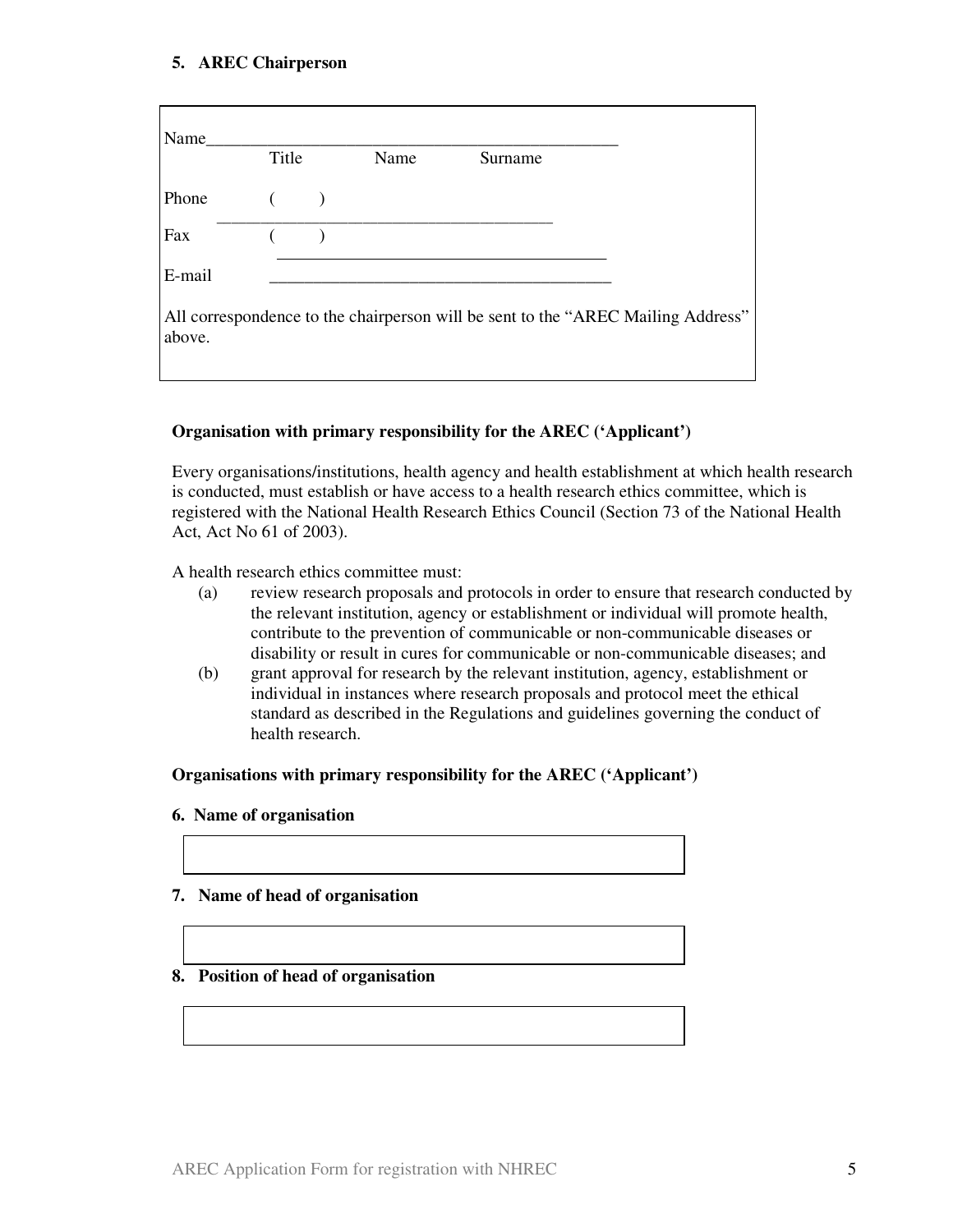#### **9. Contact details for head of organisation**

| Phone ( |  |  |  | Fax |  |  |
|---------|--|--|--|-----|--|--|
| E-mail  |  |  |  |     |  |  |

#### **10. Mailing address for head of organisation (Physical & Postal)**

**All correspondence to the head of the organisation will be sent to this address. Please provide address exactly as it should appear on a mailing label** 

| <b>Physical Address:</b> |
|--------------------------|
|                          |
|                          |
|                          |
|                          |
|                          |
| <b>Postal Address:</b>   |
|                          |
|                          |
|                          |
|                          |

## **11. Please indicate which category best describes the organisation** (*Tick one only)*

| Hospital/health service -public                         |
|---------------------------------------------------------|
| Hospital/health service – private                       |
| University/educational institution – public             |
| University/educational institution – private            |
| Government Department                                   |
| Government statutory agency (e.g. HSRC, MRC, NRF, CSIR) |
| Private Research Ethics Committee (not for profit)      |
| Private Research Ethics Committee (for profit)          |
| Other organisation/institution –not for profit          |
| Other organisation/institution – for profit             |

#### **12. How many organisations (stakeholders) does this AREC serve?**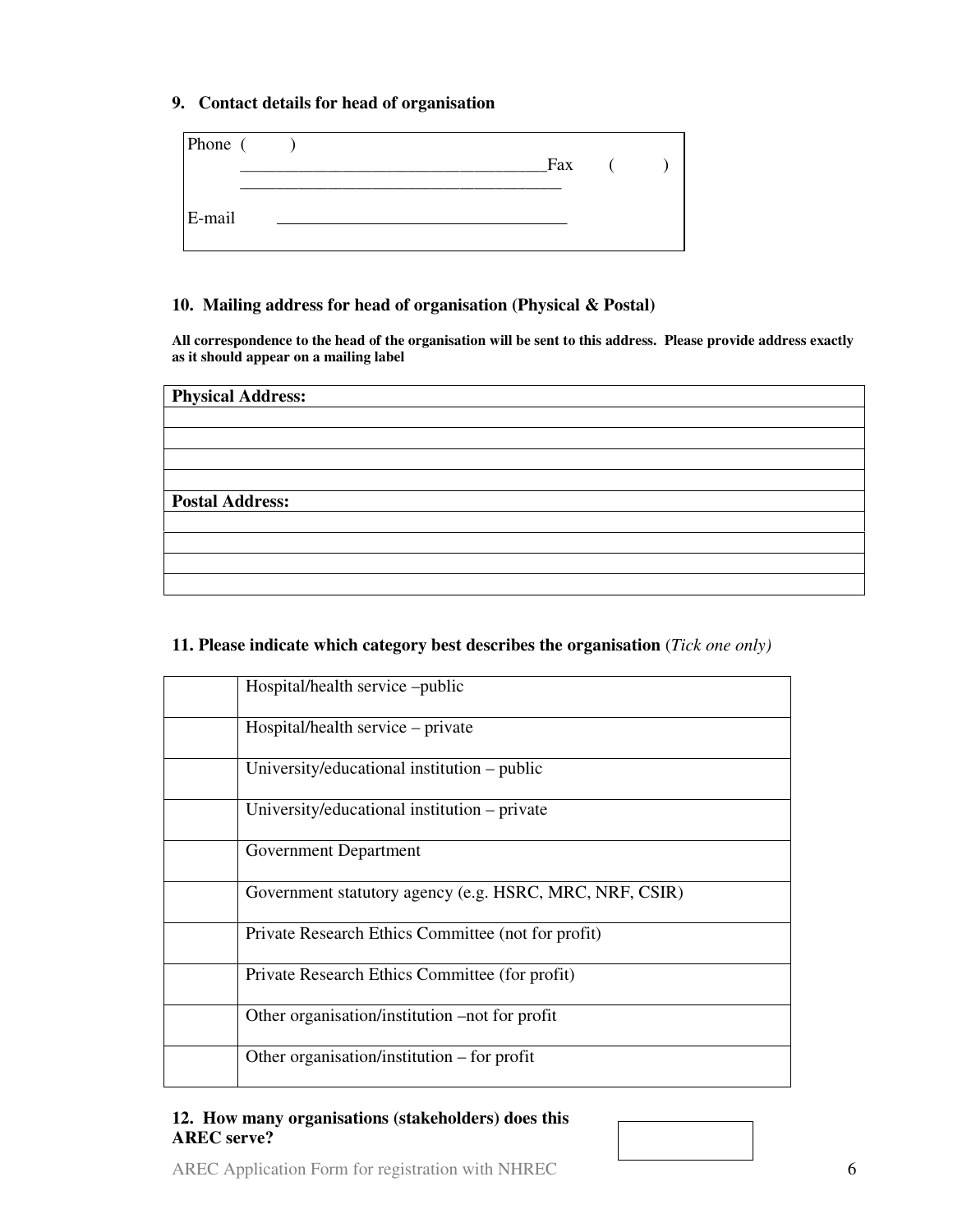#### **Anticipated activity level of the AREC**

**13. How many research proposals/protocols did the AREC review in the last 12 months?** 

## **14. How many meetings (for the purpose of review research proposals/protocols) did and does the AREC hold respectively?**

| In the past 12 months? |  |
|------------------------|--|
| In the next 12 months? |  |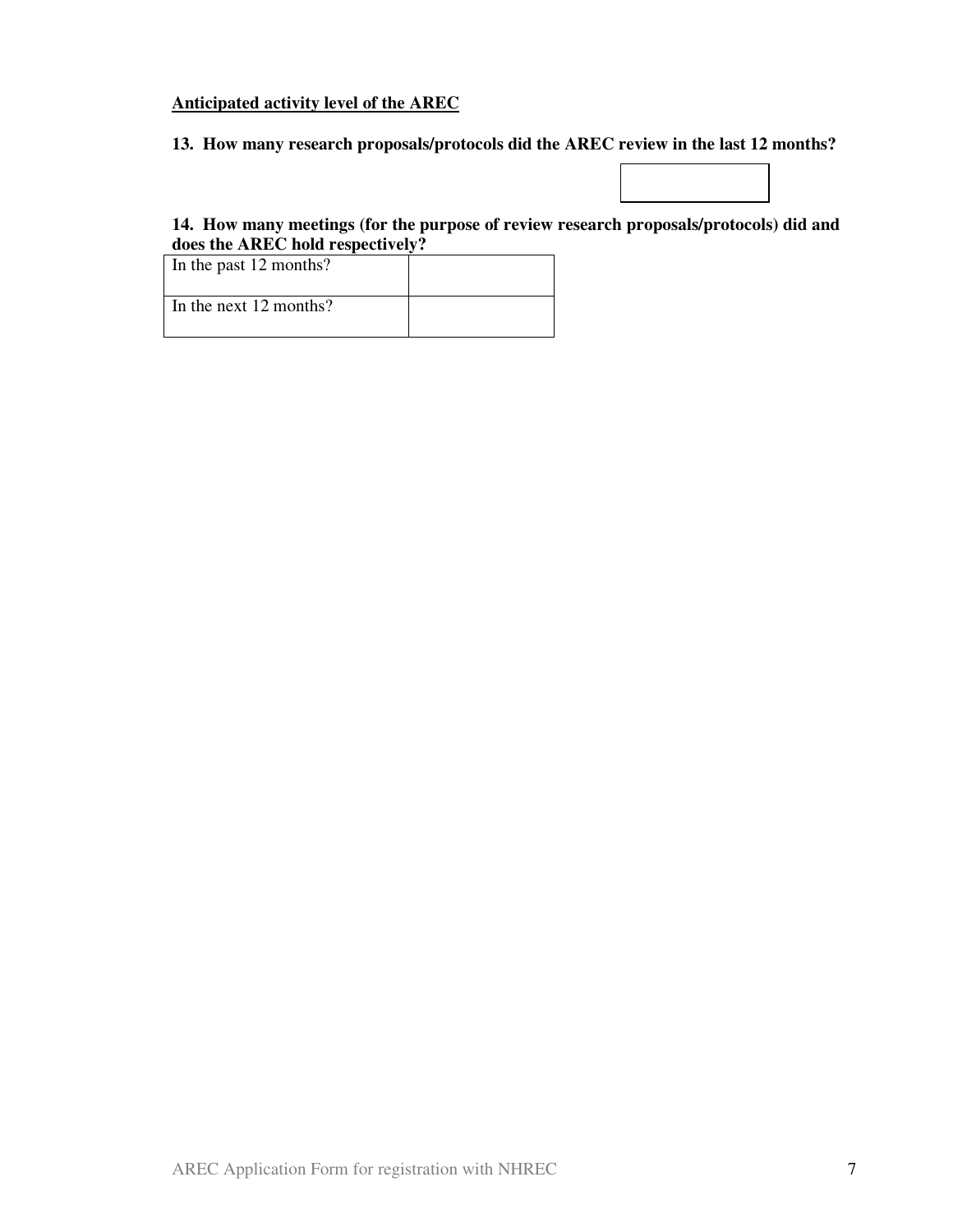## **Section 2 Registration Information**

Questions in this section relate to the requirements of AREC

### **Establishment of AREC**

Is the AREC establish in accordance with:

 SANS 10386: 2008. South African National Standard : Care and Use of Animals for Scientific Purposes

MRC Guideline 2004 : Use of Animals in Research and Training?

( Please specify which standard your REC currently adheres to. NHREC advices all ARECs to familiarize themselves with and adopt the 2008 South African National Standard.)

The organisation (s) or institution(s) must, when establishing a AREC, set out terms of reference including the scope of its responsibilities, relationship to non-affiliated researchers, accountability, mechanisms of reporting, and remuneration, if any, for members.

1. Has the AREC been established with specific terms of reference?

| Yes (go to question 2)                    | No |
|-------------------------------------------|----|
| 1a. if NO, please provide an explanation: |    |
|                                           |    |

2. What percentage of work best describes the role of your research ethics committee?

**Research** i.e. Review and monitoring of research proposals and associated activities  $\%$ 

**Non-research** e.g. policy development, monitoring of animal care and use facility, training etc.

## **AREC Composition**

 $\%$ 

(The research ethics committee should consist of members who, collectively, have the qualifications and experience to review and evaluate the science, health aspects and ethics of the proposed research. Research ethics committees should be independent, multi-disciplinary, multisectoral and pluralistic.

**3. Is the AREC membership constituted in accordance with the above selected guideline :** 



Yes (go to question 4)  $\log_2 4$  No

## **3a. In NO, please provide an explanation**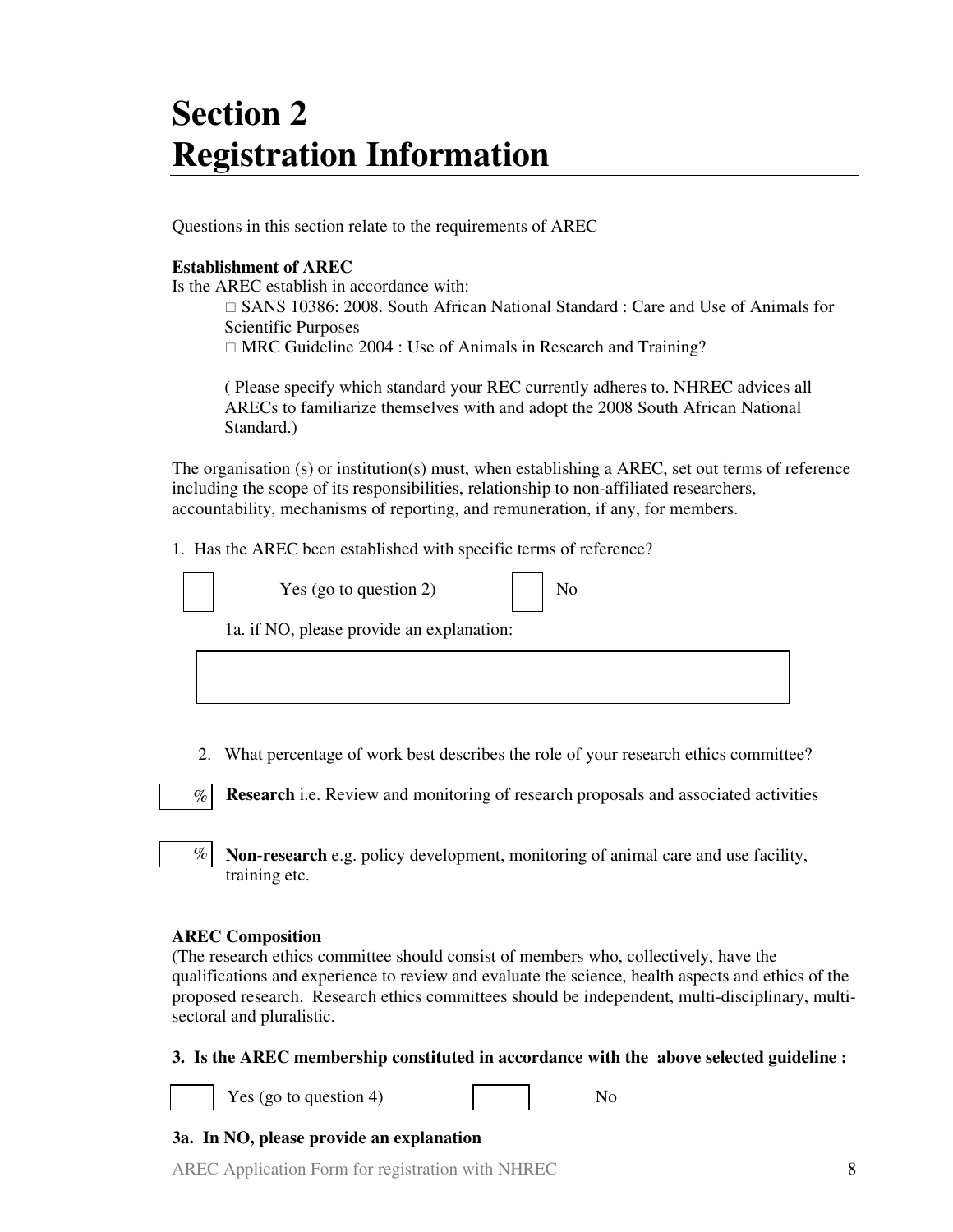## **4. Please indicate how the membership of your AREC is constituted**

Please ensure that each individual member is assigned to one category of membership only.

| Name of a<br>member | <b>Designated</b><br>Role | <b>Institutional</b><br><b>Affiliation</b><br>(Yes or NO) | <b>Qualifications</b> | <b>Training in the</b><br>ethical use of<br>animals in<br>research. |
|---------------------|---------------------------|-----------------------------------------------------------|-----------------------|---------------------------------------------------------------------|
|                     |                           |                                                           |                       |                                                                     |
|                     |                           |                                                           |                       |                                                                     |
|                     |                           |                                                           |                       |                                                                     |
|                     |                           |                                                           |                       |                                                                     |
|                     |                           |                                                           |                       |                                                                     |
|                     |                           |                                                           |                       |                                                                     |
|                     |                           |                                                           |                       |                                                                     |
|                     |                           |                                                           |                       |                                                                     |
|                     |                           |                                                           |                       |                                                                     |
|                     |                           |                                                           |                       |                                                                     |
|                     |                           |                                                           |                       |                                                                     |
|                     |                           |                                                           |                       |                                                                     |
|                     |                           |                                                           |                       |                                                                     |
|                     |                           |                                                           |                       |                                                                     |

## **5. Please describe the role/expertise of "other/additional" members:**

#### **6. What is the gender composition of the AREC?**

| <b>Number of Males</b> | <b>Number of Females</b> |
|------------------------|--------------------------|
|                        |                          |
|                        |                          |

## **7. Indemnification of AREC Members**

Members must ARECeive a formal notification of appointment and assurance that the organisation/institution will provide legal protection in respect of liabilities that may arise in the course of *bona fide* conduct of their duties as committee members.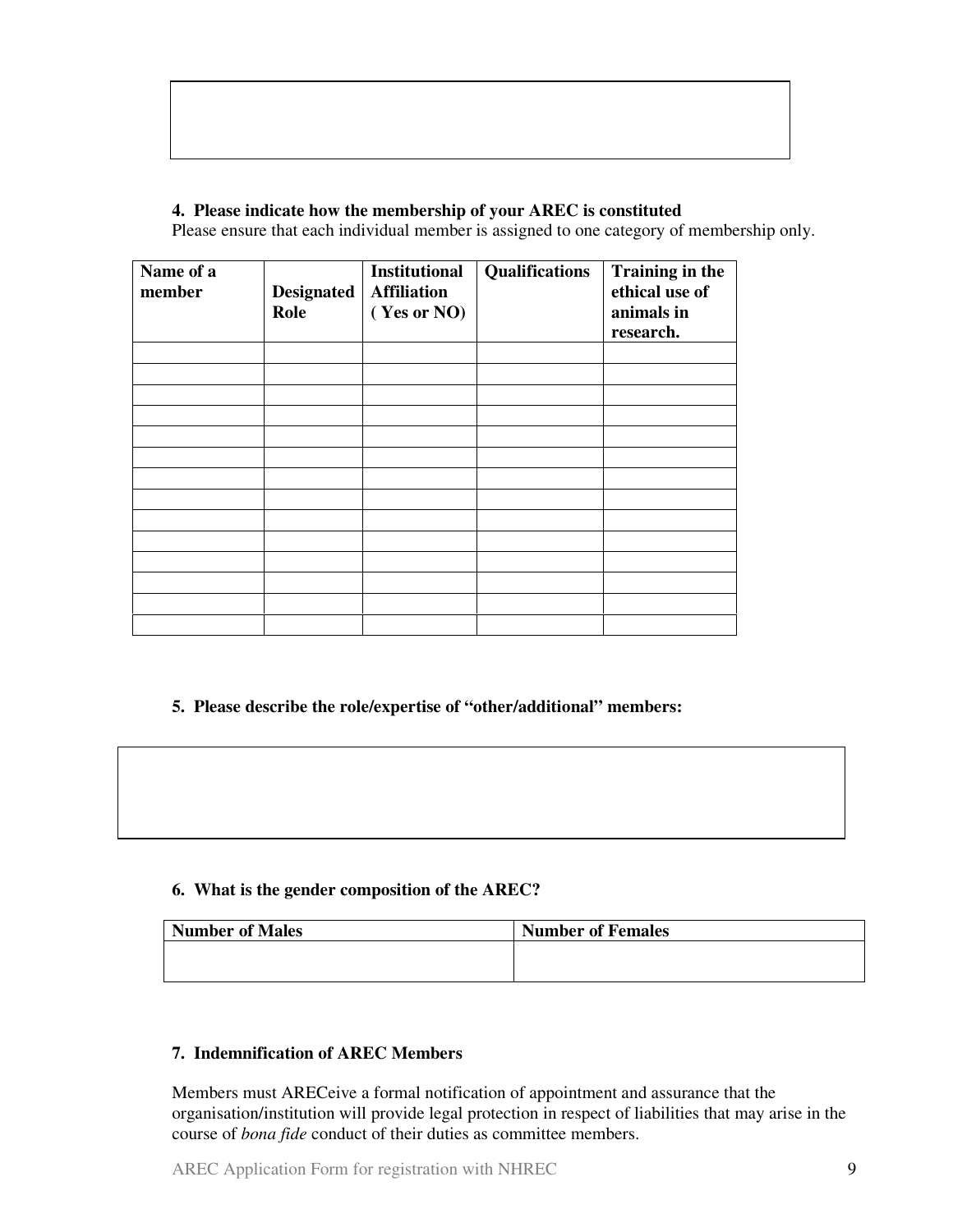## **7a. How are AREC members informed about their appointment? (please tick)**

| Letter (posted/faxed)              |
|------------------------------------|
| E-mail                             |
| Personal communication (telephone) |
| Other, please state:               |

#### **7b. How are AREC members selected?**

**7c. How are they notified?** 

**8. Has the organisation provided assurance of legal protection for AREC members?** 

**Yes (go to question 9)** No

**8a. If NO, please provide an explanation of current arrangements:**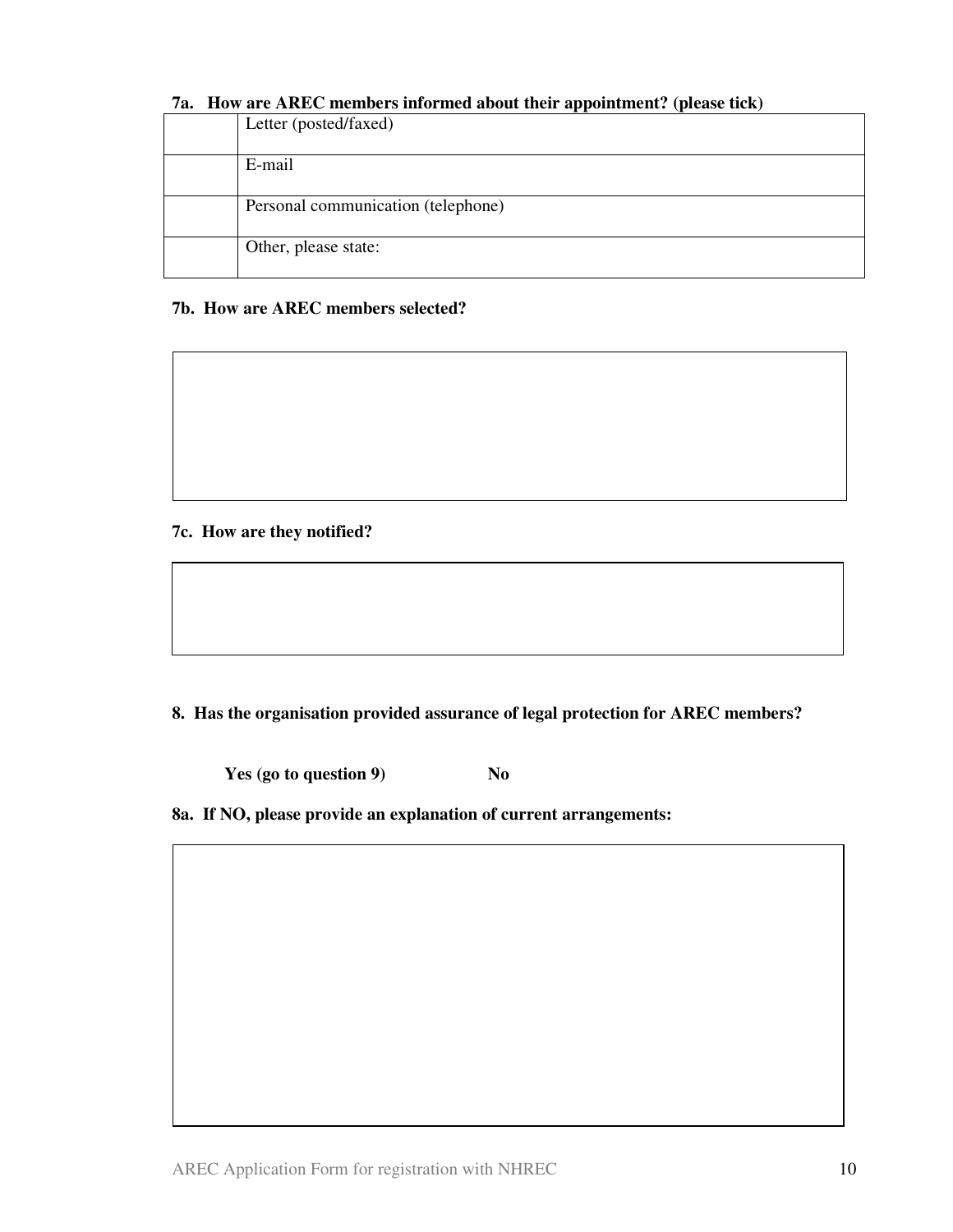## **AREC Procedures**

Institutions and organisations and their ARECs must have working procedures

9. **Has the organisation and the AREC established working procedures for the following** *(If Yes, please indicate if these are documented or not documented. If procedures are not documented, please provide a general explanation)* 

|                                                                                                                       | Yes | Documented | Not        | No |
|-----------------------------------------------------------------------------------------------------------------------|-----|------------|------------|----|
| Frequency of meetings                                                                                                 |     |            | Documented |    |
|                                                                                                                       |     |            |            |    |
| If NO, Please explain:                                                                                                |     |            |            |    |
|                                                                                                                       |     |            |            |    |
|                                                                                                                       |     |            |            |    |
|                                                                                                                       |     |            |            |    |
| Preparations of agendas and minutes                                                                                   |     |            |            |    |
| If NO, Please explain:                                                                                                |     |            |            |    |
|                                                                                                                       |     |            |            |    |
|                                                                                                                       |     |            |            |    |
|                                                                                                                       |     |            |            |    |
| Distribution of papers prior to meetings                                                                              |     |            |            |    |
|                                                                                                                       |     |            |            |    |
| If NO, Please explain:                                                                                                |     |            |            |    |
|                                                                                                                       |     |            |            |    |
|                                                                                                                       |     |            |            |    |
|                                                                                                                       |     |            |            |    |
| Consideration and Review of research protocols                                                                        |     |            |            |    |
| If NO, Please explain:                                                                                                |     |            |            |    |
|                                                                                                                       |     |            |            |    |
|                                                                                                                       |     |            |            |    |
|                                                                                                                       |     |            |            |    |
| Methods of decision -making                                                                                           |     |            |            |    |
|                                                                                                                       |     |            |            |    |
| If NO, Please explain:                                                                                                |     |            |            |    |
|                                                                                                                       |     |            |            |    |
|                                                                                                                       |     |            |            |    |
|                                                                                                                       |     |            |            |    |
| Prompt notification of decisions                                                                                      |     |            |            |    |
| If NO, Please explain:                                                                                                |     |            |            |    |
|                                                                                                                       |     |            |            |    |
|                                                                                                                       |     |            |            |    |
|                                                                                                                       |     |            |            |    |
| Reporting of unanticipated problemsIf NO, Please explain:                                                             |     |            |            |    |
|                                                                                                                       |     |            |            |    |
|                                                                                                                       |     |            |            |    |
|                                                                                                                       |     |            |            |    |
|                                                                                                                       |     |            |            |    |
| Monitoring of research and routine and regular oversight of animal<br>care and use facilities. If NO, Please explain: |     |            |            |    |
|                                                                                                                       |     |            |            |    |
|                                                                                                                       |     |            |            |    |
|                                                                                                                       |     |            |            |    |
|                                                                                                                       |     |            |            |    |
|                                                                                                                       |     |            |            |    |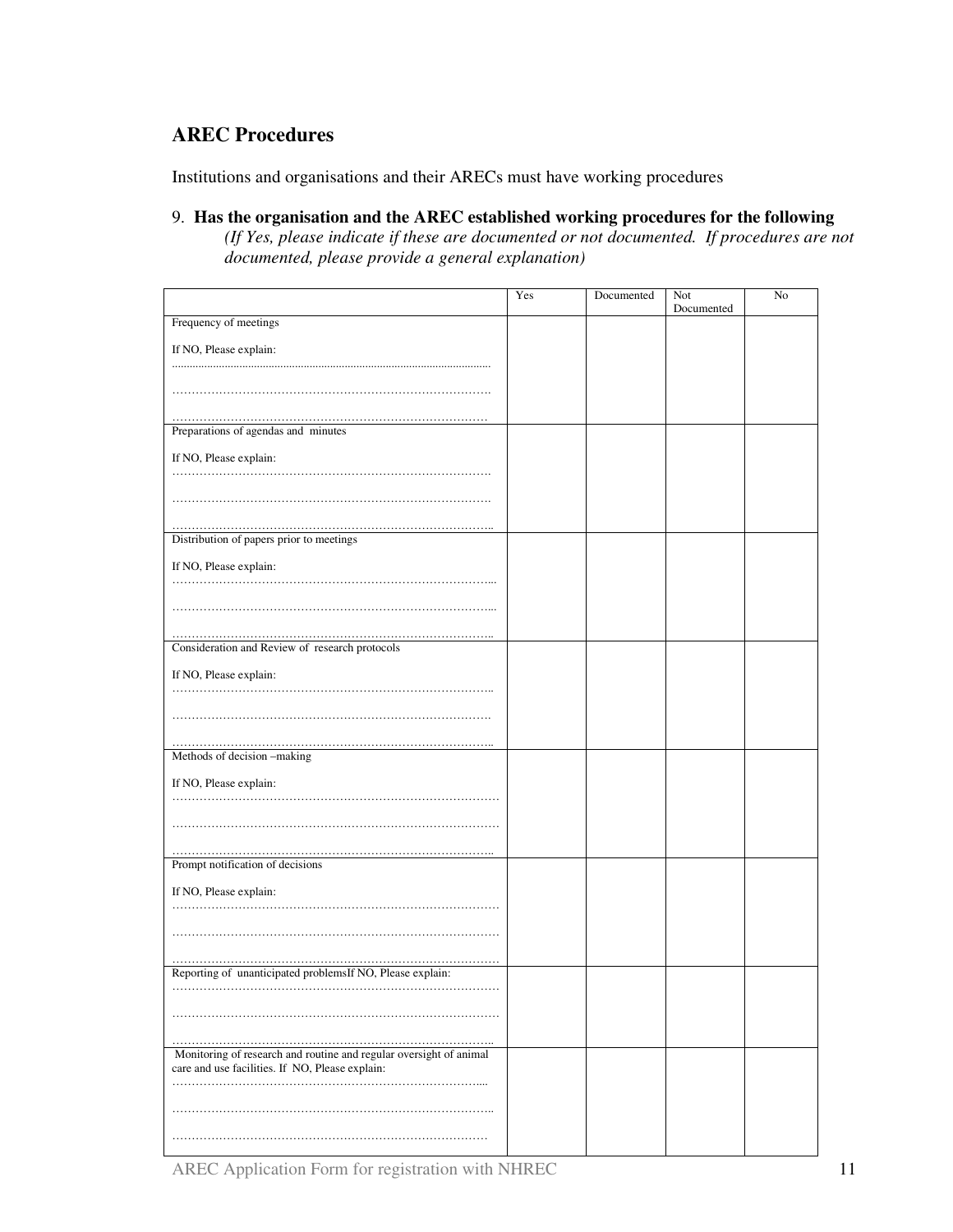| Reporting of monitoring activities, including problems encountered<br>to the AREC and the institution. |  |  |
|--------------------------------------------------------------------------------------------------------|--|--|
|                                                                                                        |  |  |

**10(a) Has the organisation and the AREC developed procedures and processes to address conflicts of interest for AREC members? (***Please tick the documented box if these are documented, if not, provide a general explanation in a space provided below)* 

| <b>Yes</b> | N <sub>0</sub> | documented |
|------------|----------------|------------|
|            |                |            |
|            |                |            |
|            |                |            |

**10(b) Has the organisation and the AREC developed procedures and processes to address conflicts of interest for researchers? (***Please tick the documented box if these are documented, if not, provide a general explanation in a space provided below)* 

| Yes | N <sub>0</sub> | documented |
|-----|----------------|------------|
|     |                |            |
|     |                |            |

**11(a) If No in 10(a), please provide an explanation of current arrangements:** 

**11(b) If No in 10(b), please provide an explanation of current arrangements:** 

An AREC shall maintain a record of all research protocols received and reviewed as discussed in the above guidelines.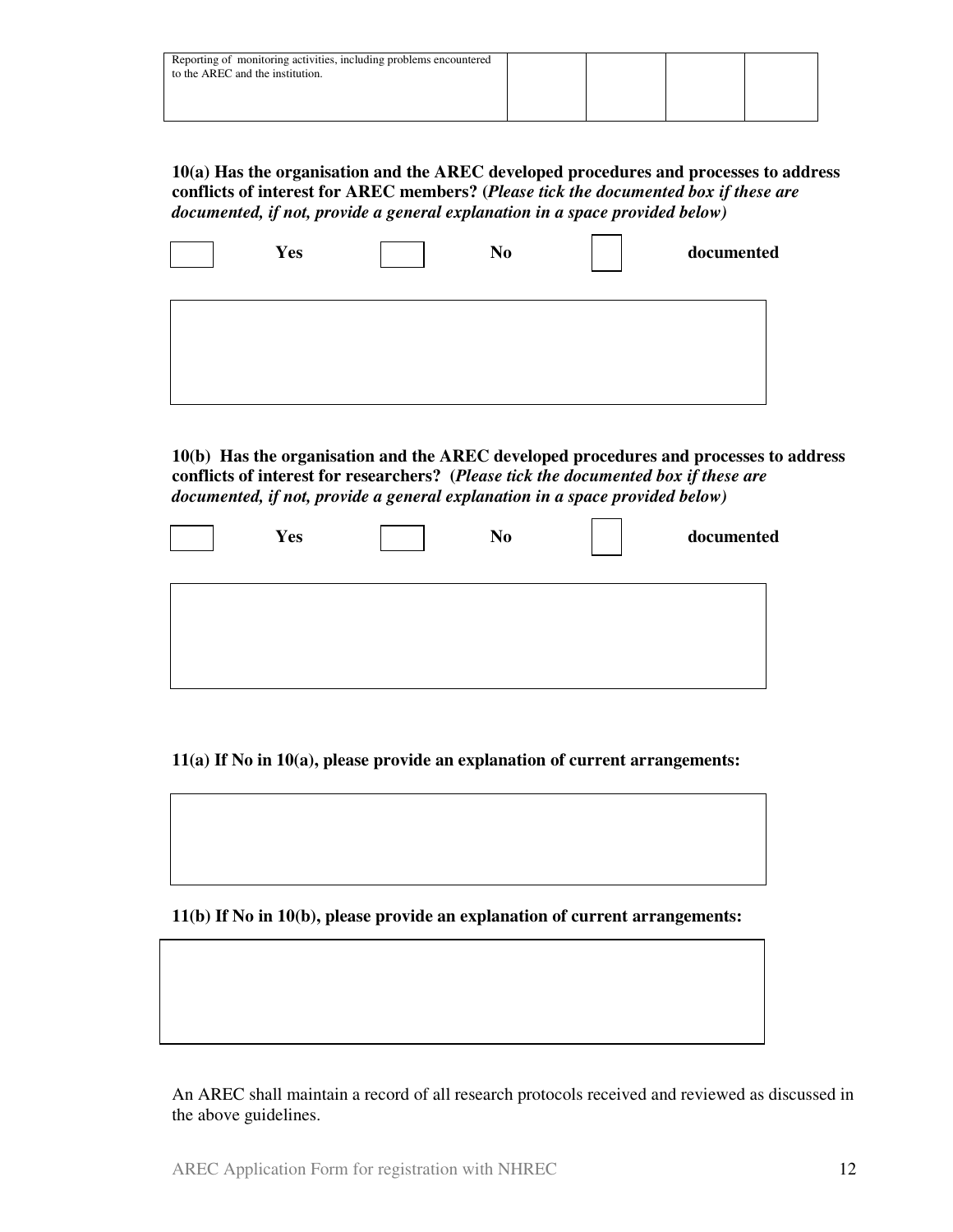**12. Has the organisation developed procedures and processes to maintain records in accordance with the adopted guidelines (***Please tick the documented box if these are documented, if not, provide a general explanation in a space provided below)* 



**14. Please attach the following AREC supporting documentation:** 

- **Standard Operating Procedures of the AREC**
- **Application forms for ethical review**
- **Confidentiality agreement form**
- **Conflict of Interest Declaration**
- **Checklist for submissions**

**13. If there is other information relevant to this application that may assist, please provide it below.**